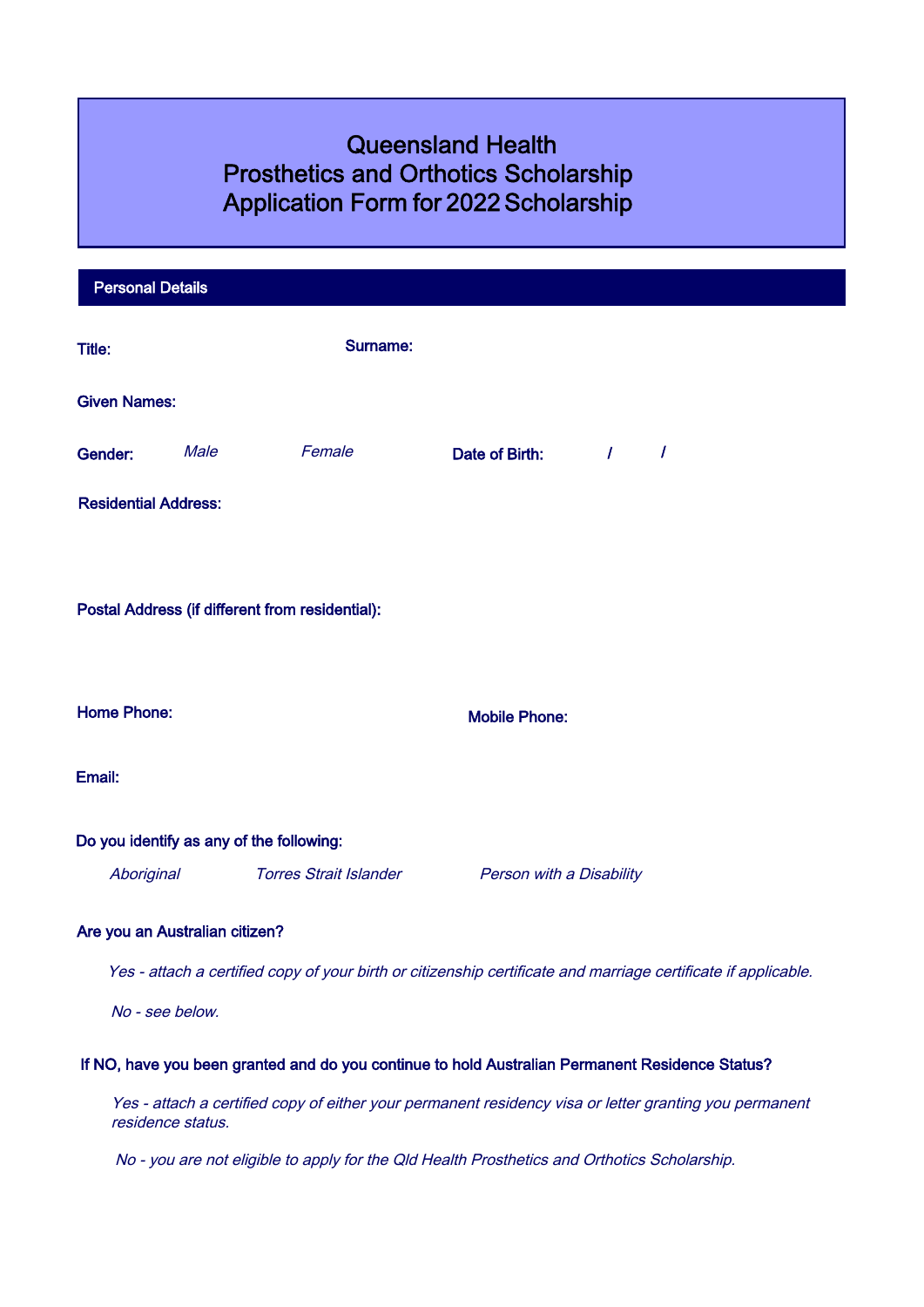Course Details

Provide details of your current university enrolment:

Course Name:

University:

Campus:

Current year level of your course:

Provide details of your last two semesters of study:

| <b>Semester 1</b> |               | Semester 2     |               |
|-------------------|---------------|----------------|---------------|
| <b>Subject</b>    | <b>Result</b> | <b>Subject</b> | <b>Result</b> |
|                   |               |                |               |
|                   |               |                |               |
|                   |               |                |               |
|                   |               |                |               |
|                   |               |                |               |

Provide details of your previous degree (if applicable):

Course Name:

University:

Year completed: Course GPA:

Employment History

Period of employment Employer name &address Work role